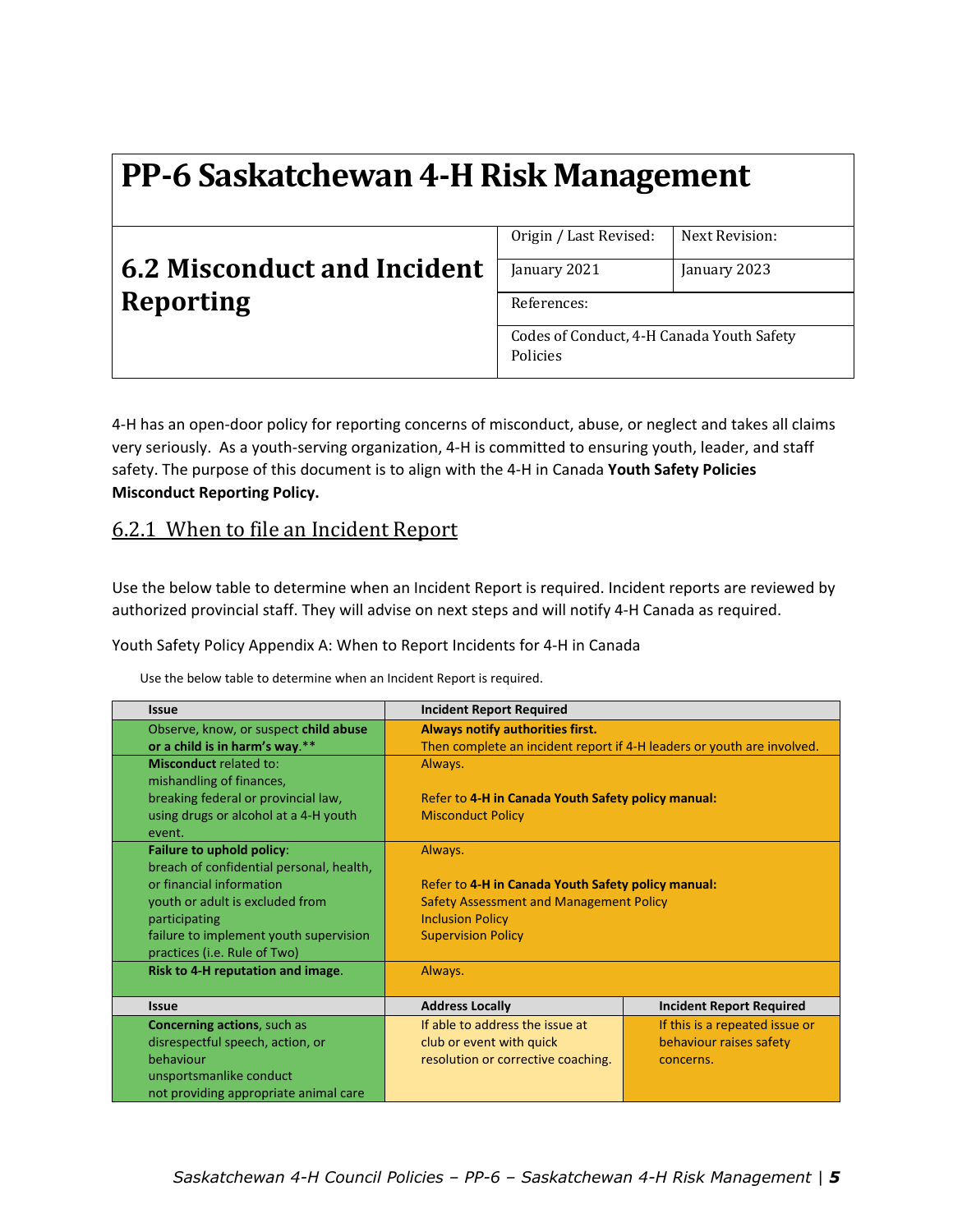| Accident or illness involving any<br>participants.    | If very basic first aid treatment<br>provided. A note on treatment is<br>given to parents.                                                                                                                    | If there is an illness, injury,<br>mental health concern, or if a<br>vehicle is involved. |
|-------------------------------------------------------|---------------------------------------------------------------------------------------------------------------------------------------------------------------------------------------------------------------|-------------------------------------------------------------------------------------------|
| Property damage.                                      | If it is easily repaired.                                                                                                                                                                                     | If it is unexpected, may                                                                  |
|                                                       |                                                                                                                                                                                                               | involve insurance.                                                                        |
| <b>Issue</b>                                          | <b>Alternative Resolution Process</b>                                                                                                                                                                         |                                                                                           |
| Interpersonal conflict between youth                  | If conflict or grievance is related to misconduct, use the table above to                                                                                                                                     |                                                                                           |
| or adults.                                            | determine if an incident report is required.                                                                                                                                                                  |                                                                                           |
| Grievance about a 4-H project or<br>program decision. | Otherwise try to resolve at club or event first.                                                                                                                                                              |                                                                                           |
|                                                       | Provincial conflict and grievance protocols offer tips and next steps if<br>further support is needed. If this does not resolve the conflict or<br>grievance, reach out to the Provincial office for support. |                                                                                           |

\*\*Where abuse or neglect is disclosed or suspected, reporting to provincial authorities is mandatory as dictated by Provincial law. Refer to the **Duty to Report Policy** in the Youth Safety at 4‐H in Canada Policy Manual, for policy on reporting suspected abuse to local authorities. When abuse is reported to authorities by 4‐H leaders or staff, an incident report must also be filed with 4‐H.

#### 6.2.2 How to file an Incident Report

Trained Volunteers and staff have a responsibility to document concerns. Reports may also be submitted by concerned youth, parents, or the general public.

The purpose of the Incident Report is to ensure 4‐H has details of the incident should questions arise, and to ensure that preventative measures can be put in place for the future if appropriate.

Leaders and staff involved are to file an incident report to 4‐H Saskatchewan directly, using the form available at https://www.4‐h.sk.ca/tools‐for‐clubs.html :

**4‐H Saskatchewan has not adopted the 4‐H Canada Online Incident Reporting Process.** Please send forms directly to 4‐H Saskatchewan, not at https://4‐h‐canada.ca/youth‐safety

**4‐H Canada Incident Reporting Quick Reference Guide** More information on reporting an incident can be found at: **https://4‐h‐canada.ca/sites/default/files/risk‐management/youth‐safety/4‐h\_incident‐ reporting‐quick‐reference‐guide.pdf**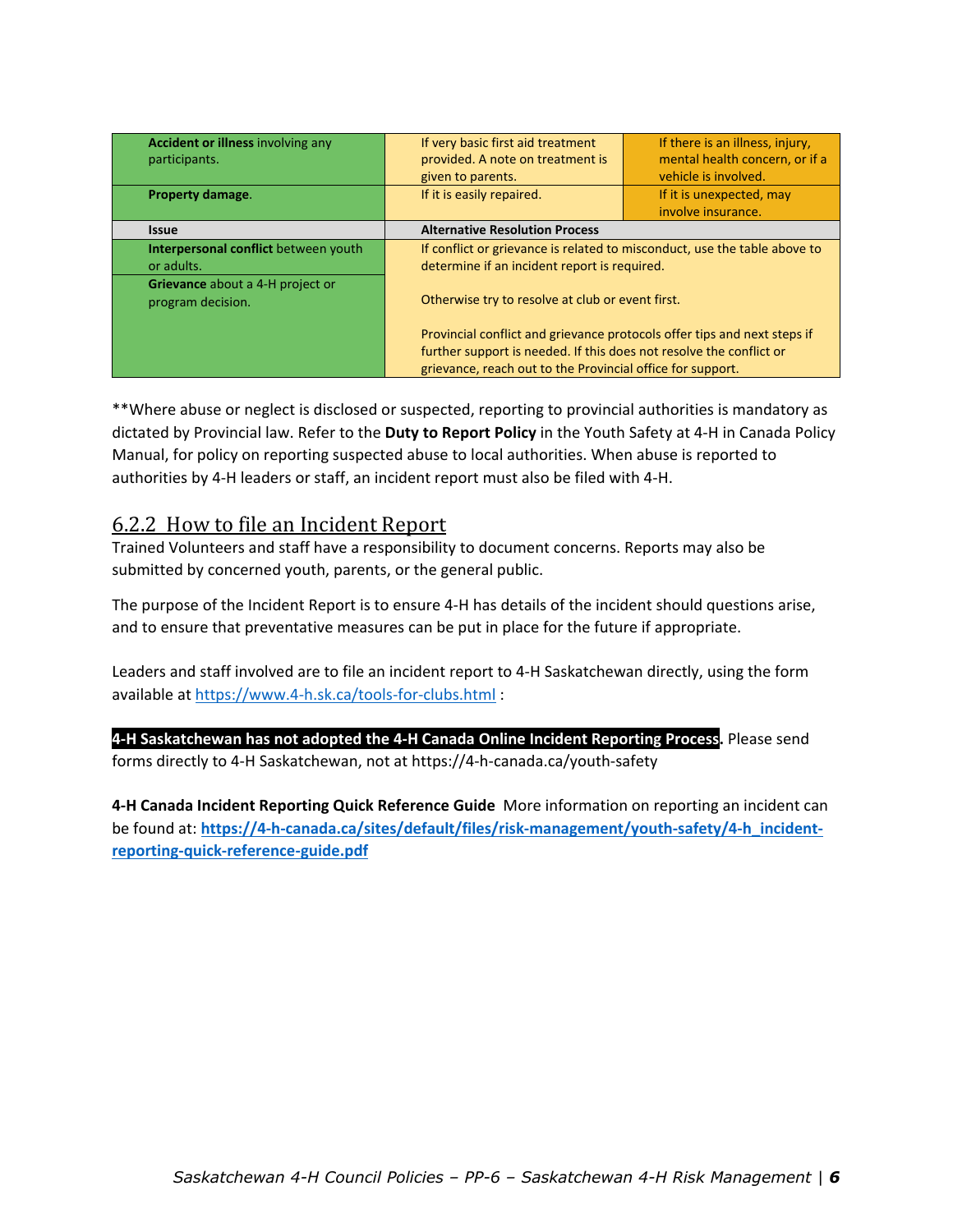| 6.3 4-H Saskatchewan   |
|------------------------|
| <b>Incident Report</b> |
| <b>Management</b>      |

| Origin / Last Revised: | Next Revision: |
|------------------------|----------------|
| May 2018               | May 2019       |

References:

Codes of Conduct, Conflict Resolution Procedure, Process for Correcting Concerning Behaviour

### 6.3.1 When an Incident or Issue Occurs

When an incident or issue occurs.

#### **1. Local Incident Response:**

- a. Ensure the immediate safety of all participants
	- Considering the priorities of life, e.g., breathing, bleeding, shelter, warmth
	- Moving to a less dangerous location
- b. If a medical emergency, contact emergency services if required.
- c. Notifying the Program Committee (in a non‐medical emergency. If a participant is lost, this might be the first step).

#### **2. Incident Report**

See Section 6.2.1 Misconduct & Incident Reporting on when to complete an incident report.

If it is determined that an incident report is filed, the staff, trained leader, volunteer, or another adult that is closest to the incident must complete the Incident Report.

When it is safe to do so, they must complete the paper incident reporting form or enter the details directly in the online form.

#### **3. Local Incident Management:**

- a. Complaints should always be addressed with a discussion first. Regional or provincial staff can help to support this process.
- b. If the incident is related to a disclosure or concern of abuse, the chaperone or programming staff that received the disclosure must report directly to child protection authorities.
- c. The Program Committee shall:
	- For serious or critical incidents, the incident reporter should alert the designated provincial staff immediately.
	- Identify the people and agencies that should be notified, e.g., parent(s) or guardian(s), police. Choose one person to contact these people.
- d. Where required, members of the club or program committee will work with cooperate with 4-H Saskatchewan representatives investigating or documenting the incident.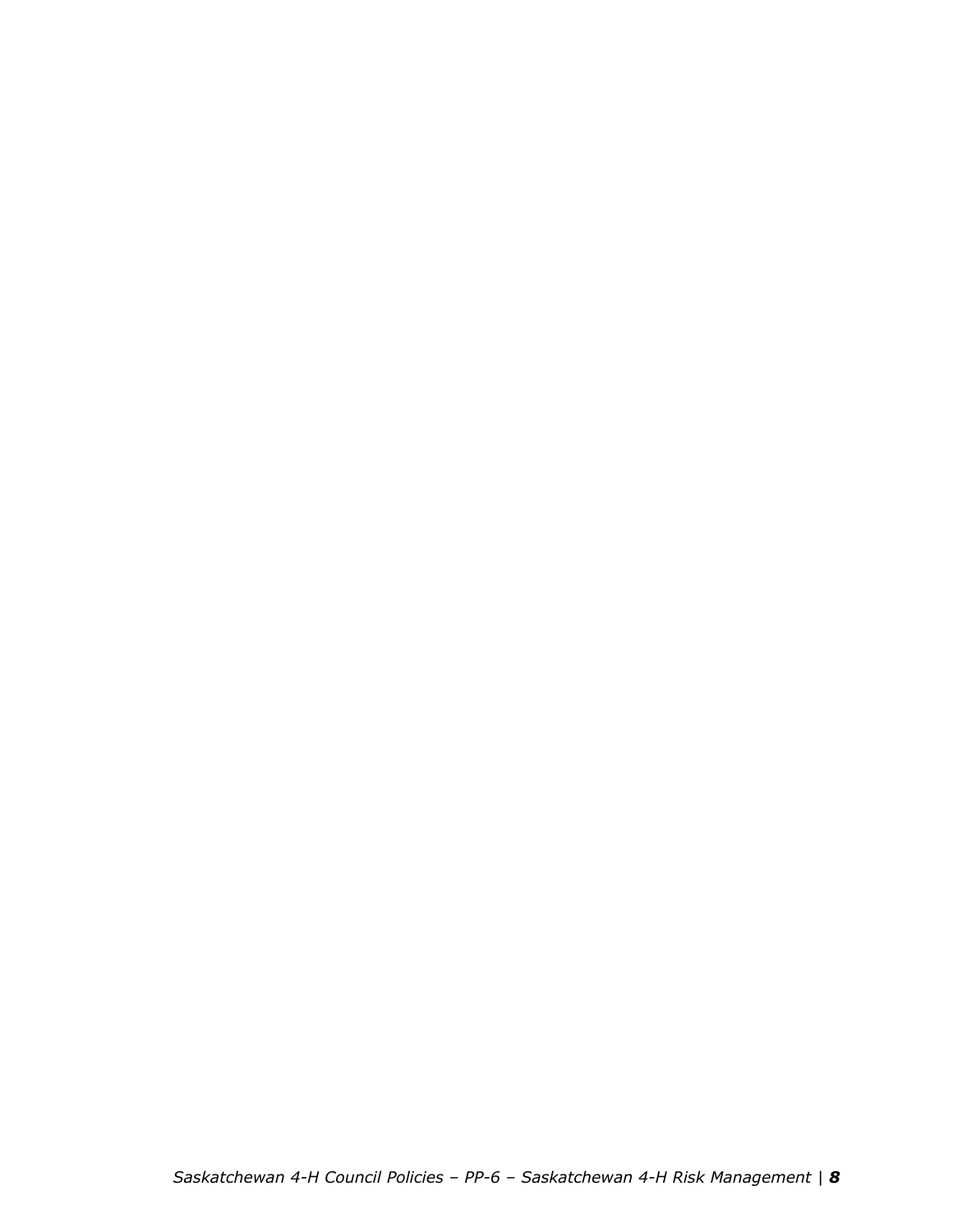## 6.3.2 4-H Saskatchewan Misconduct & Incident Management Process

The Misconduct & Incident Management Process is overseen by the Executive Director of 4‐H Saskatchewan, the Risk Management Committee, and ultimately the Board of Directors of 4‐H Saskatchewan

4‐H Saskatchewan will review all incident reports within 2 business days and will act promptly to ensure incidents of misconduct are responded to with the best interests of all parties concerned in mind.

When an incident report is received by the Provincial 4‐H Office

- 1. The Incident Report is received and reviewed by authorized staff members, who will:
	- a) Connect with involved parties to confirm receipt of the incident report with 48 hours
		- b) Determine a classification and respond accordingly
		- c) Complete further investigation, verification of facts of the allegations and collect documentation
		- d) Review crisis communications protocols for any incidents where there is potential for negative media, social media, or public attention
		- e) Contact the 4‐H insurance provider or 4‐H Canada where necessary
	- f) Ensure that the authorities were notified, where appropriate.
		- i. Depending on the situation, the person submitting the incident report could be instructed to contact the relevant authority (police, child services, animal welfare)
		- ii. If the incident is related to a disclosure or concern of abuse, the volunteer or staff member that received the disclosure must report directly to child protection authorities.
	- g) Determine what key stakeholders (eg. event sponsors, event coordinator) need to be notified of the change in status where the health and safety of members, youth and staff is relevant.
- 2. Develop recommendations for action/resolution:
	- a) Where an incident is minor, 4‐H will strive for an outcome involving coaching and mentoring following the Conflict Resolution Procedure and/or Process for Correcting Concerning Behavior before considering strict consequences.
	- b) A 4‐H staff may be assigned to support local club or district council with mediation, conflict resolution, coaching, training, and support of the parties involved to support those involved in and provide resources and training.
	- c) Recommendations for new or revised preventative measures
	- d) Recommend retraining
	- e) Recommend a consequence
	- f) Recommend temporary suspension or termination of an individual
- 3. For more serious issues the incident will be escalated to the Board of Directors to:
	- a) Form an Incident Management Committee to make recommendations for action.
	- b) The Incident Management Committee has the authority to recommend that the board:
		- i. issue a temporary suspension of 4‐H members, family members, volunteers, staff, or guests while a review of the incident and verification of facts of the allegations is conducted.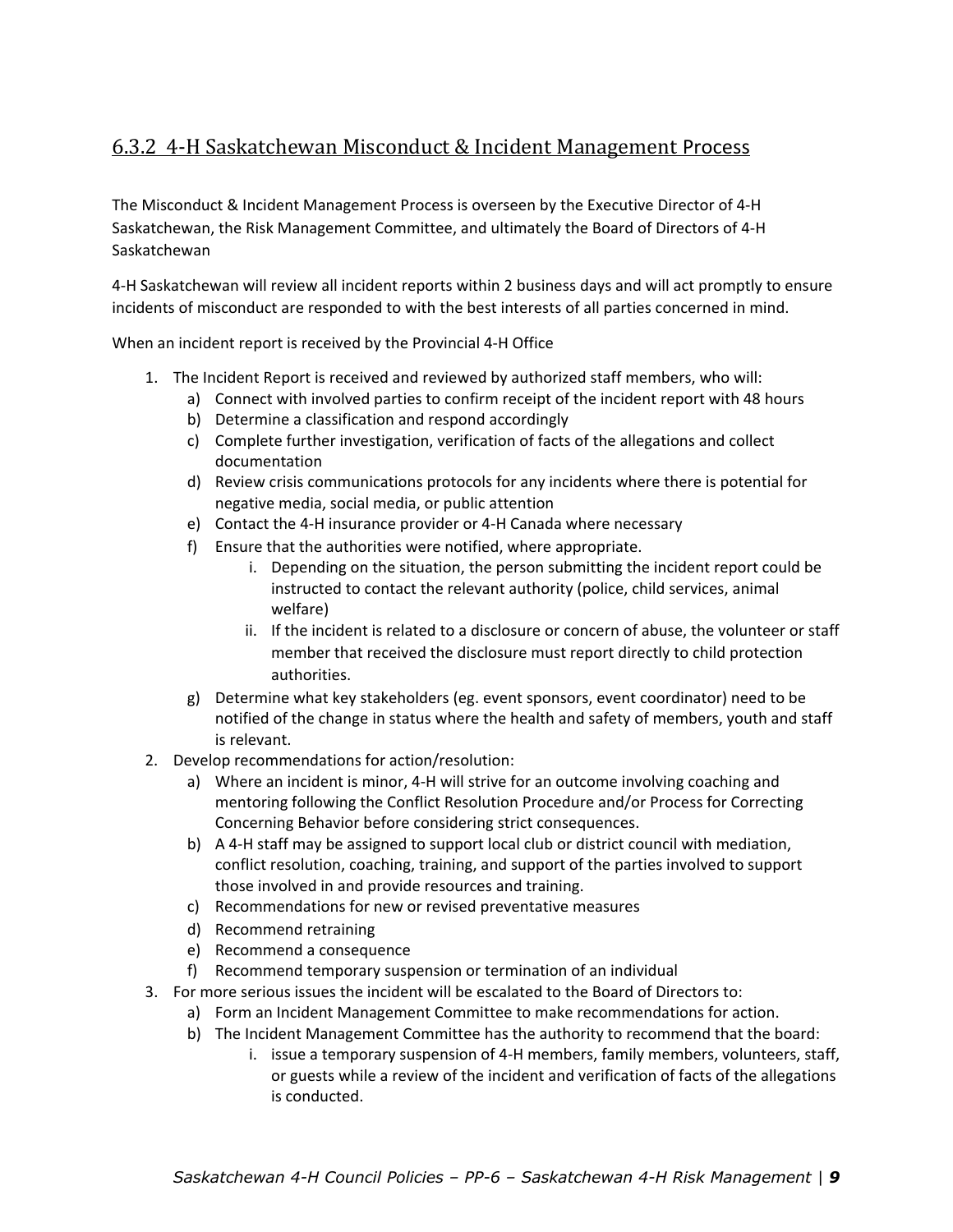- c) Following the review of the incident, the Incident Management Committee will communicate the result of their review and recommended actions to the individual in question and the individual who filed the incident report. These may include:
	- i. require retraining on 4‐H Canada Code of Conduct expectations
	- ii. issue a set of expectations from 4‐H Saskatchewan for positive reengagement.
	- iii. issue an appropriate consequence (e.g. not able to apply for award trips that year)
	- iv. extend the temporary suspension, with a designated return date.
	- v. Recommend termination.
- 4. For more serious issues may elevate (directly, or from the Incident Management Committee) to the provincial board, who can:
	- a) Activate provincial crisis communications protocols and inform 4‐H Canada within 24 hours.
	- b) Permanently terminate an individual's opportunity to participate in 4‐H in Saskatchewan.
- 5. In crisis/emergency situations, the President and Risk Management Committee Chairperson can issue an immediate 48‐hour suspension to an individual on behalf of the board. This will allow for time to form the relevant committees and crisis communication channels and begin an investigation but provide an immediate crisis response.
- 6. Staff will be responsible for:
	- a) Ensuring that the incident is documented in its entirety.
	- b) Reporting a summary of incidents, including actions and recommendations for process or policy improvements to Risk Management Committee following closing file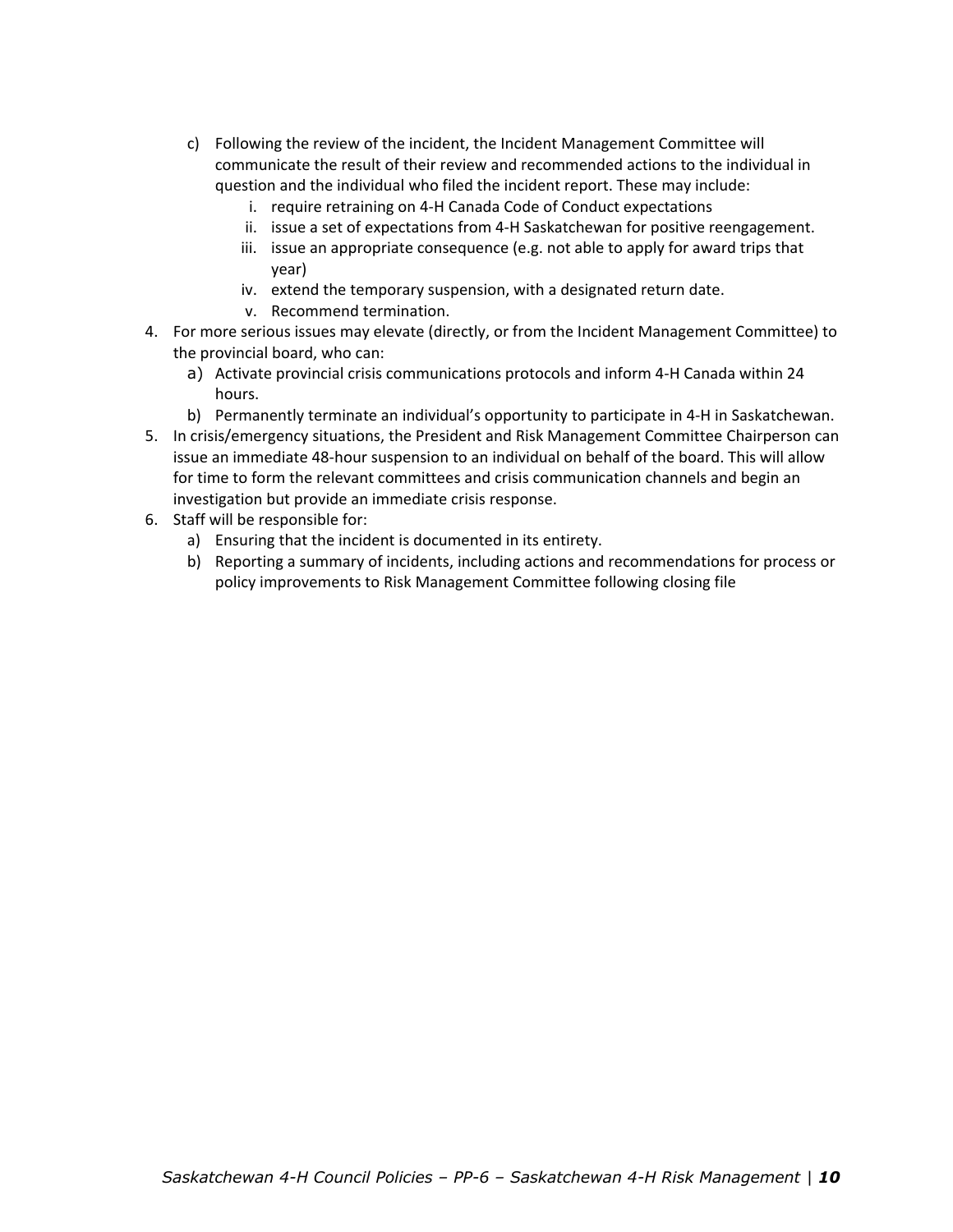## 6.3.3 Incident Classification

The following is provided as a guideline for classifying Incident Reports and appropriate level of response and escalation.

| <b>Minor</b>                                                                                                                                                                                                                                                                         |                                                                                                                                                                                                                                                                                    | <b>Major</b>                                                                                                                                                                                                                                                                                                                            |  |
|--------------------------------------------------------------------------------------------------------------------------------------------------------------------------------------------------------------------------------------------------------------------------------------|------------------------------------------------------------------------------------------------------------------------------------------------------------------------------------------------------------------------------------------------------------------------------------|-----------------------------------------------------------------------------------------------------------------------------------------------------------------------------------------------------------------------------------------------------------------------------------------------------------------------------------------|--|
|                                                                                                                                                                                                                                                                                      |                                                                                                                                                                                                                                                                                    | 3                                                                                                                                                                                                                                                                                                                                       |  |
| Minor injury or health<br>concern requiring<br>professional medical<br>attention (e.g. broken bone,<br>allergic reaction)<br>Potential for future health<br>concerns or insurance<br>implications<br>Near miss<br>$\bullet$<br>Minor misconduct<br>Minor conflict or<br>disagreement | Assistance from authorities<br>(fire, police, ambulance, etc)<br>Hospital visit or stay<br>Interest from the media (print,<br>TV, radio, social media, etc.)<br>Drug or alcohol use, theft at<br>program<br>Significant misconduct<br>Major or repeated conflict<br>Legal disputes | Abuse or Neglect**<br>$\bullet$<br>Indictable criminal offense<br>$\bullet$<br>Assault or harassment<br>Life-threatening or<br>$\bullet$<br>widespread illness of<br>participants<br>Emotional or psychological<br>distress of participants<br>Poses a serious or negative<br>impact on the 4-H<br>organization and/or the 4-H<br>brand |  |
| Incident report primary to document and<br>recommend areas for improvement.                                                                                                                                                                                                          | Requires detailed documentation in the<br>incident report. May require board<br>Incident Management Committee to<br>address and resolve.                                                                                                                                           | Will initiate the Crisis Communication<br>Protocol and elevate directly to Board of<br>Directors to address and resolve. Detailed<br>documentation required.                                                                                                                                                                            |  |
| For minor issues and incidents, 4-H will<br>strive for an outcome involving coaching<br>and mentoring before considering strict<br>consequences.                                                                                                                                     | These may require suspension while they<br>are reviewed. Consequences could be put<br>in place following investigation. It is<br>possible for these to result in termination.                                                                                                      | These incidents are grounds for immediate<br>suspension and are clear grounds for<br>termination once confirmed through<br>investigation.                                                                                                                                                                                               |  |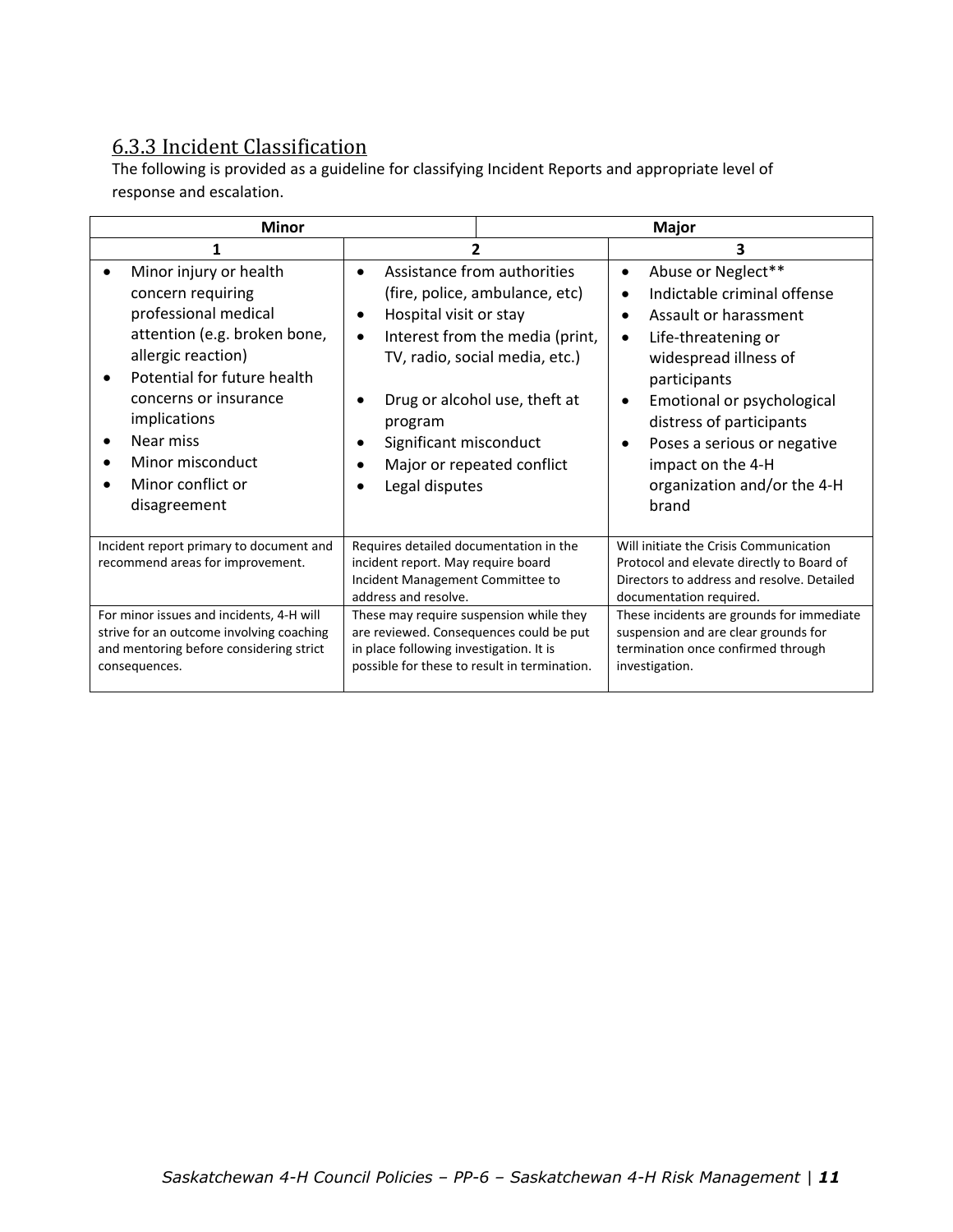## **6.4 Alternative Methods of Addressing Issues**

Origin / Last Revised: Next Revision:

May 2018 May 2019

References:

Codes of Conduct, Removal of 4-H Individual, Conflict Management Process

*Refer first to 6.2 Incident Reporting and Misconduct to determine whether an Incident Report needs to be filed, and the Saskatchewan 4‐H Council needs to be notified.* 

### 6.4.1 Local Issues Management Committee

When addressing an issue, conflict, or grievance locally, it is recommended that there be a Local Issues Management committee be assembled:

- a) the local IMC should consist of a minimum of three and a maximum of seven people, who are unbiased and experienced with 4‐H.
- b) Possible members include:
	- Regional 4-H Specialist
	- Unbiased Trained Volunteers (Registered Leaders)
	- Unbiased Screened Volunteers
	- Other unbiased adults (parents and/or adult members)
	- Representatives from different clubs or groups within the attendees (eg. one leader from each club in a district)
	- District Council Executive and/or Board members
	- Event/Activity Task group members (e.g show judge)
	- Other 4-H Saskatchewan staff
	- Saskatchewan 4-H Council Board members

Where the Regional 4‐H Specialist is not a part of the IMC, they shall be consulted and informed prior to any actions or decisions taking place. The regional specialist may be of assistance in offering advice if a club or district is having difficulty resolving the conflict. In some cases, the regional specialist may act in the role of mediator if:

- o The regional specialist is comfortable in that role and has received training, and
- o If the parties involved agree to this process. *Note: Regional specialists will act only as facilitators to mediation and will not take sides in a conflict.*
- c) Local Issues Management Committees can render binding decisions. Decisions must be reported to 4‐H Saskatchewan, via the provincial 4‐H office.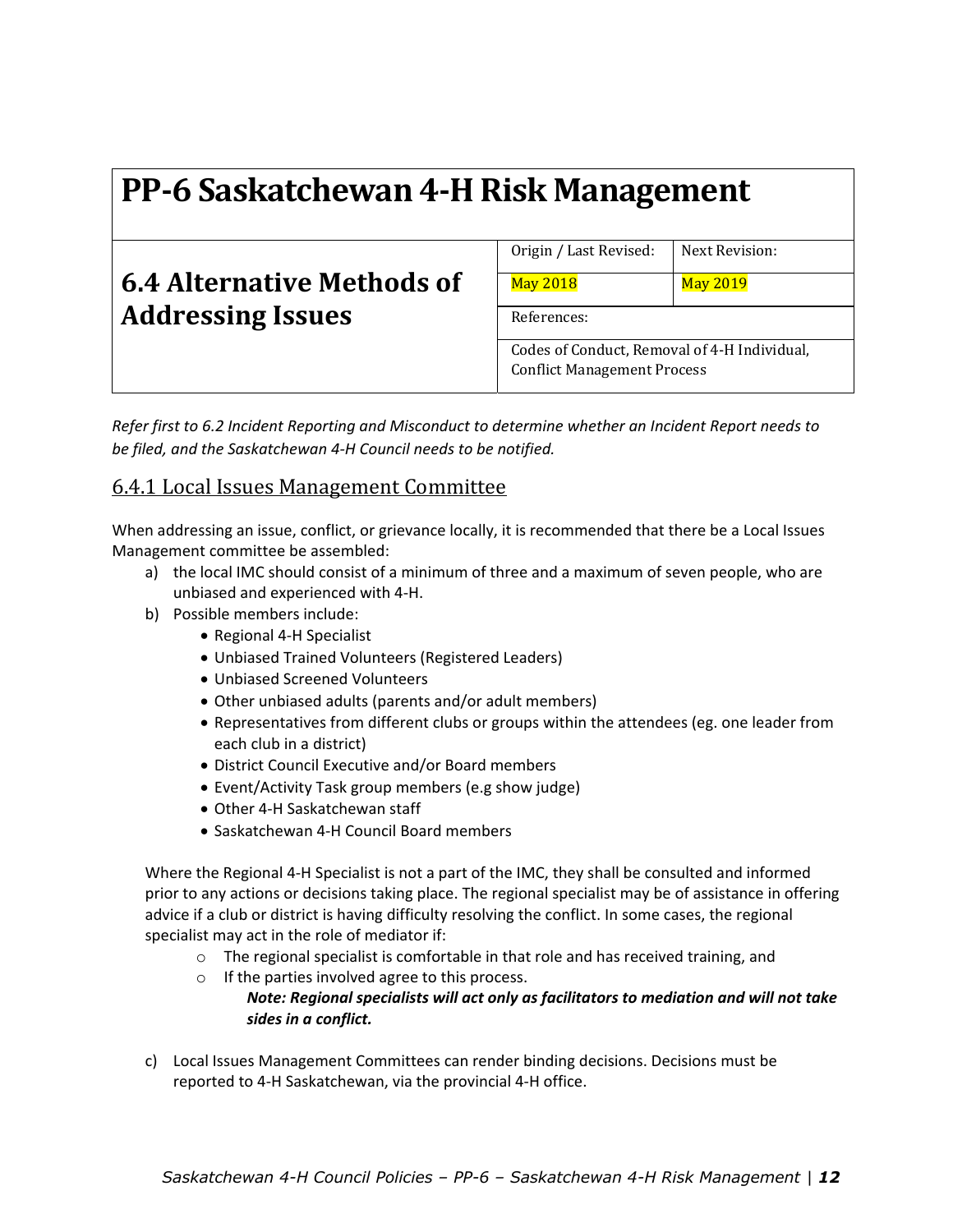- d) When addressing issues, the 4‐H Canada Code of Conduct, relevant club or district constitution, or event rules, Conflict Resolution Procedure and/or Process for Correcting Concerning Behavior should be used.
	- a. Local Issue Management Committees can only take action for their organization and at the level of authority that they represent. (Eg. a show committee can issue a consequence for their own show (placings removed), but not make them ineligible for provincial 4‐H award trips).
	- b. The plan of action arising from their decision is restricted to the scope of that decision. (Eg. a show committee can issue a consequence for their own show (placings removed), but not bar them from attending their future show).
	- c. The Saskatchewan 4‐H Council maintains the ultimate authority over the 4‐H program in Saskatchewan and may overturn the decision of the Local Issue Management Committee if necessary in order to maintain the integrity of the 4‐H program. However, the Council shall honour the decision of the Local Issue Management Committee wherever possible and will give due regard to the Team's decision under the circumstances.

#### 6.4.2 Conflict Management

#### **Attempts to resolve the conflict will utilize the Club or District constitution, Codes of Conduct to identify areas of concern and expectations for improvement.**

If the conflict involves allegations of serious misconduct or criminal activity, the complaint should be directed immediately to the Executive Director of 4‐H Saskatchewan and an Incident Report should be filed.

Every club is autonomous and, therefore, should endeavour to manage their own affairs. Clubs and district 4‐H councils are responsible for upholding the image and philosophy of 4‐H. They promote the merits of 4‐H and provide leadership within the organization. Conflict resolution resources and staff support are available, and this process has been developed to guide local IMC.

Throughout any conflict management or coaching process, it is imperative that all involved:

- Treat one another with respect and dignity
- Act in good faith and do not take sides
- Document all discussions
- Maintain confidentiality
- 1. When a conflict is identified, a Trained Volunteer (A) meets with the individual(s) who raised the complaint or concern and assesses if there is merit in proceeding with the rest of the process. If not, document the discussion and forward to the appropriate Regional 4‐H Specialist for filing.
- 2. If the Trained Volunteer requires support, they can contact the Regional 4‐H Specialist for guidance. If they cannot resolve the conflict together, then a Local Issues Management Committee should be formed, and the Conflict Resolution Procedure or Process for Correcting Concerning Behaviour should be used.
- 3. Issues Management Committee identifies and documents the problem(s)/issue(s)
	- Clearly identify and outline the problem.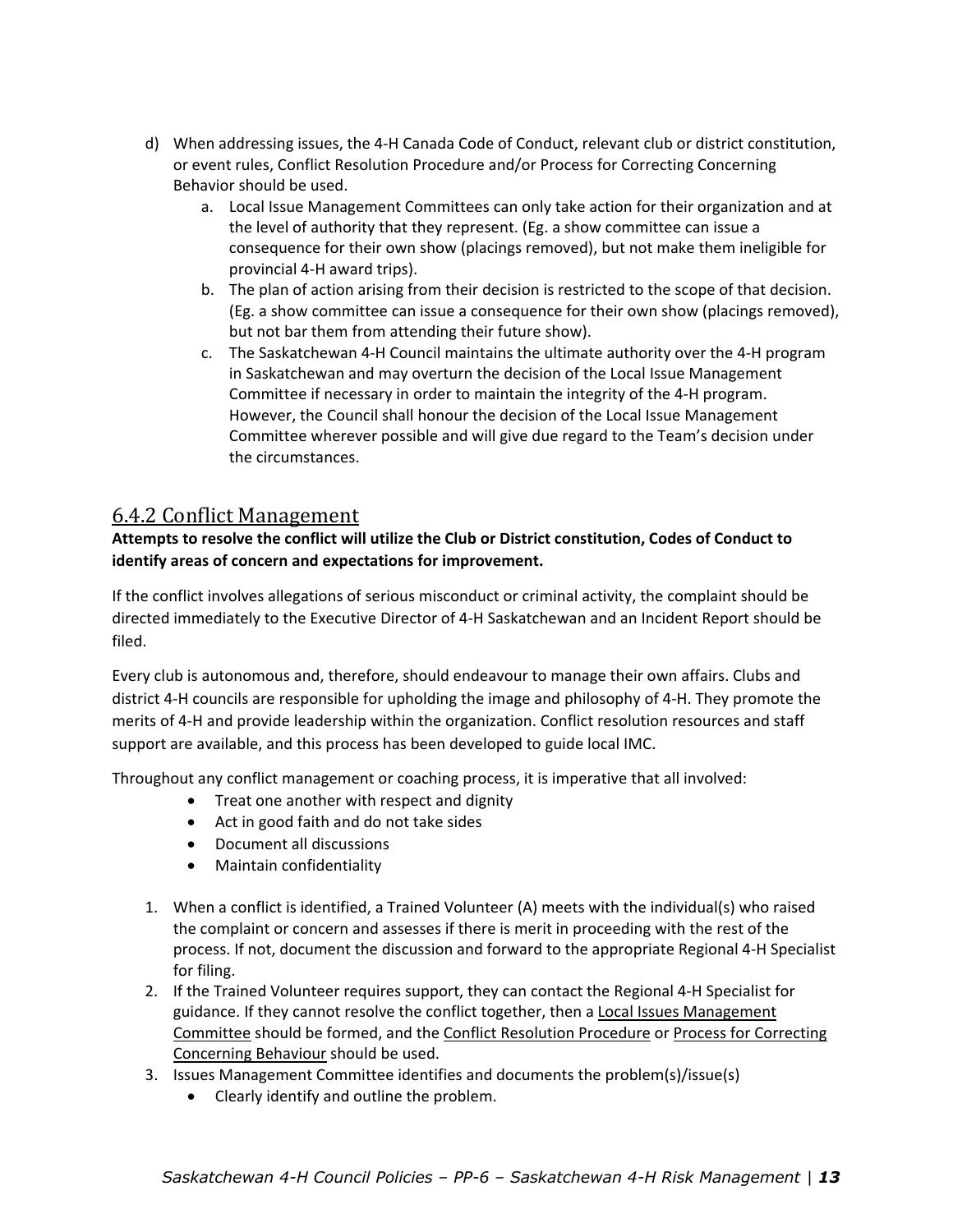- Assess risks to youth, volunteers, reputation of 4‐H and other 4‐H stakeholders
- Refer to the code of conduct and relevant 4-H policy to identify specific infractions.
- Meet or consult with parties involved:
- Meet with the individual(s) who raised the complaint or concern and capture important information including their ideal resolution to the issue.
	- i. Meet with the individual(s) in question to clarify issues and concerns and allow them to speak to the concerns identified. Identify their ideal resolution to the issue.
	- ii. Contact other individuals (if witness to a specific incident) or hold a meeting for affected individuals (eg. club members) where necessary to fully understand the substance of the dispute.
	- iii. If meeting with youth, their parent(s)/guardian(s) must be present.
- 4. (Optional) Wherever possible, the Issues Management Committee shall call a meeting bringing the parties together to determine if a collaborative resolution to the complaint can be found. The Issues Management Committee may forego this step if it determines that a meeting between the parties is not advisable or is not likely to result in a suitable resolution.
- 5. Issues Management Committee comes to a majority decision.
	- Explore all reasonable alternatives
	- Develop alternative solutions
	- Formulate a solution
- 6. Issues Management Committee implements a plan of action.
	- Depending on the situation, meet with the individual(s) in question to discuss the team's decision and/or inform them in writing.
		- i. If possible, the Issues Management Committee shall present alternatives such as probationary period or options for changed behaviours.
		- ii. If individual(s) are to be removed from 4‐H events or activities, it shall be very clear who is being excluded or expelled, what component of the program they are being excluded or expelled from and the reasons why.
- 7. Issues Management Committee records and documents all items relating to the complaint.
	- Provide copies of all documentation of events leading up to and including the decision to: the individual(s) in question, the Issues Management Committee, and the Saskatchewan 4‐H Council office.
	- The Provincial 4‐H Office will file and maintain the documents and may file it in the Incident Report database.
	- The Council may share this information with other administrators and clubs within the 4‐ H program where necessary to ensure the health, safety and security of others, on a need‐to‐know basis.

#### 6.3.3. Grievance Process

A complaint or grievance about a project or program decision (eg. competitive event results, selection process), should follow the process below:

- 1. Complaints / Grievances at a 4‐H show/4‐H competition should be addressed as follows:
	- Any grievance must be presented to the show/4‐H competition committee chairperson in writing with signature, no later than 24 hours after the violation/competition.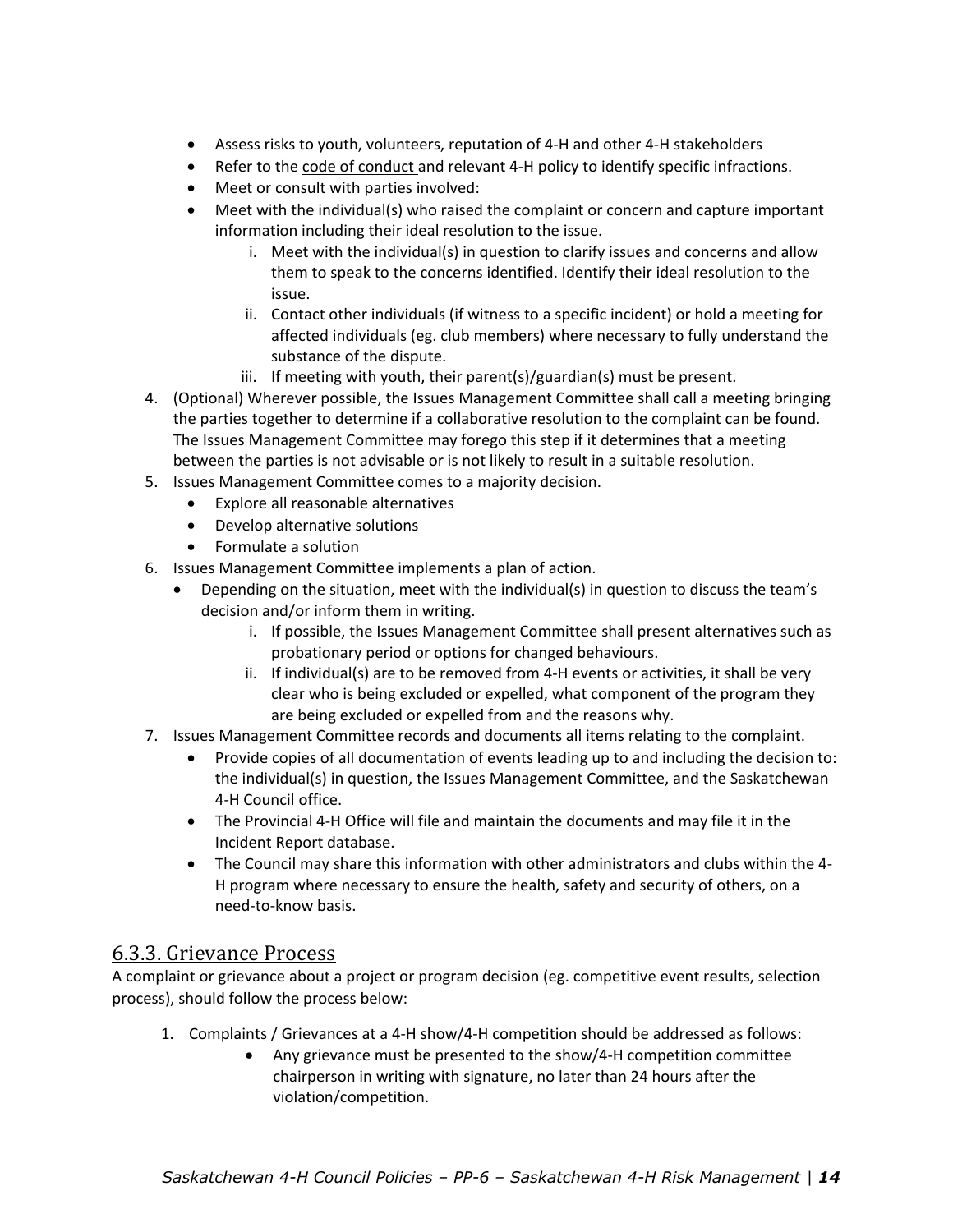- The committee will review the written grievance and provide a written response or decision within one day.
- 2. The committee has complete authority to render a decision. The committee should provide a copy of the written complaint and a copy of the final decision to the Provincial 4‐H Office immediately within.
- 3. Complaints/grievances regarding rule violations against a show/4‐H competition should be brought to the provincial 4‐H office within two weeks of the event. Where a discrepancy or issue is found, shows or clubs are expected to make corrective actions or risk losing the opportunity to be a sanctioned event and/or club in good standing.

### 6.4.4.Addressing Concerning Behaviour (Corrective Coaching)

*Wherever possible, the Saskatchewan 4‐H Council, will support local 4‐H organizations through the following process in the hopes that the individual can improve or develop leadership skills necessary to correct their behaviour. Examples where corrective coaching are best suited are disrespectful speech, and behaviours, unsportsmanlike conduct, poor or lacking leadership, or providing substandard (not negligent) animal care.* 

- Step 1 Concerning behaviour of an individual (volunteer, leader, member) is identified, and documented in a:
	- **Incident report**
	- written form and signed by the person(s) expressing the concern and provided to either a General Leader or Regional 4‐H Specialist.
- Step 2 A local Issues Management Committee is formed. The local IMC will gather information and support selected members of the local club or district in communicating directly with the individual causing concern. They will also communicate with the 4‐H individual in question to clarify issues and concerns. Together they will work to:
	- Clearly identify and understanding the problem
	- Assess risks to youth, volunteers, reputation of 4-H and other 4-H stakeholders
	- **Explore all reasonable alternatives**
	- **Develop alternative solutions**
	- Refer to the code of conduct and relevant 4-H policy
	- **Formulate a solution**
	- Document all discussions
	- Maintain confidentiality
	- Conduct appropriate follow-up communication
- Step 3 A written notice will be given to the individual outlining expectations for improvement.
- Step 4 If the behaviour continues, an Incident Report must be filed. A second written warning may be given. This may include a suggested improvement plan, re‐assignment and/or re‐training requirements.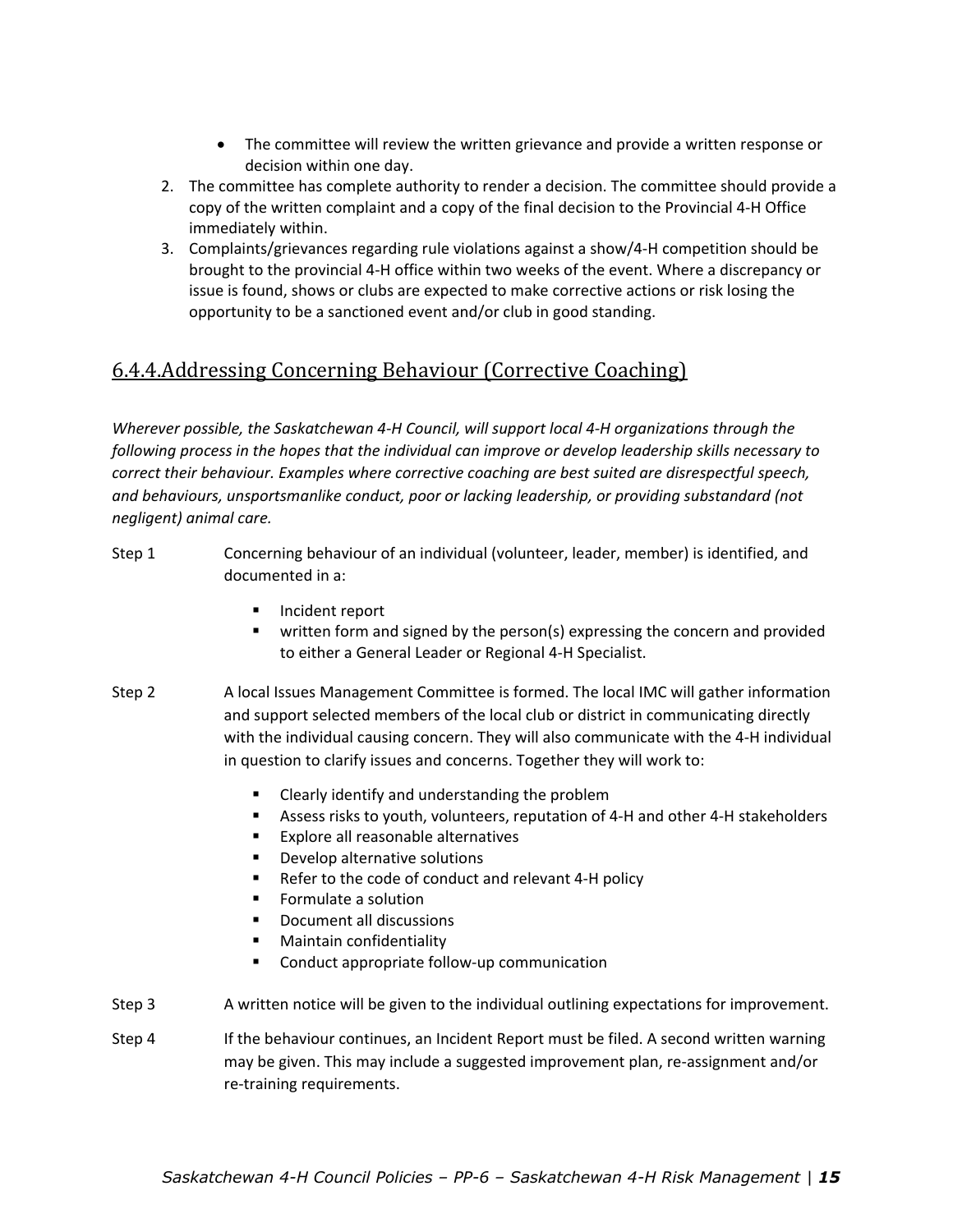#### *In extreme circumstances, this process can result in the suspension or termination of an individual's involvement in the Saskatchewan 4‐H program.*

- Step 5 If the behaviour continues, the individual may be suspended (or suspended from specific duties) for a set period of time by the club (only after consultation and support from the 4‐H office) or Board of Directors. A date will be set for revisiting the individual's status.
- Step 6 The individual may be dismissed from the provincial organization at the discretion of the Board of Directors as outlined in Suspension and Termination policy.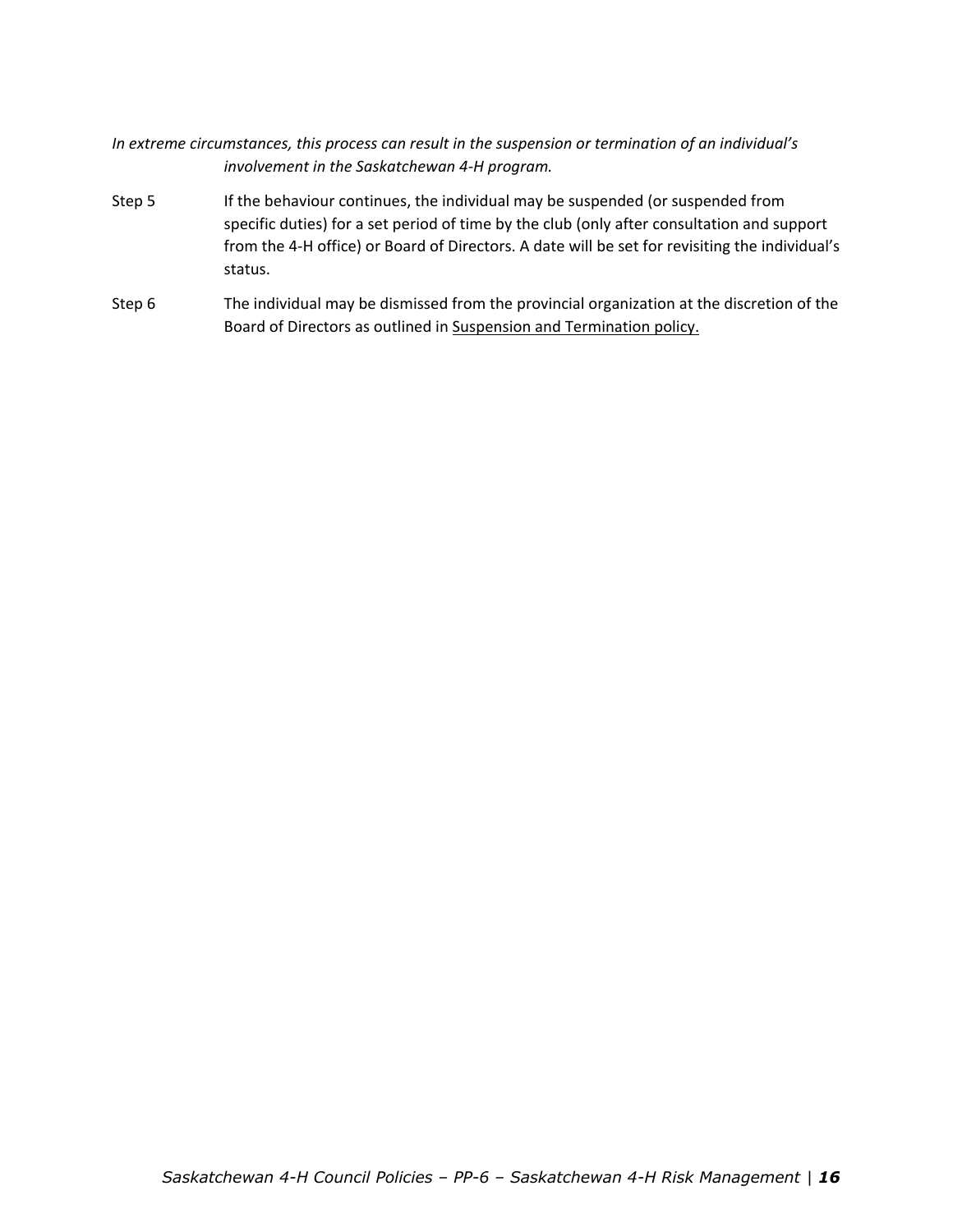|                                          | Origin / Last Revised: | Next Revision: |
|------------------------------------------|------------------------|----------------|
| 6.5 Suspension and<br><b>Termination</b> |                        |                |
|                                          | References:            |                |
|                                          |                        |                |

### 6.5.1 Council Authority

- 1. The Saskatchewan 4‐H Council as an organization, at all levels, has the responsibility to ensure the safety and general welfare of 4‐H members, volunteers and guests under its jurisdiction. Leaders and volunteers may **be suspended or terminated** if their conduct is deemed to be inappropriate for, or unfit to be associated with, the organization.
- 2. Members, and their families, may also be removed from the 4‐H program through these processes for conduct that is in contravention of the values of the program and for failure to comply with Saskatchewan 4‐H Council Codes of Conduct and policies.
- A 4‐H individual is defined as any member, leader, parent, or volunteer that is involved with the Saskatchewan 4‐H program. Where the 4‐H individual is under the age of 18, their legal guardian(s) will also be involved in this process.

#### **Only the Saskatchewan 4‐H Council Board of Directors has the authority to permanently terminate an individual's opportunity to participate in 4‐H.**

#### 6.5.2 Terms of Suspension and Termination

Terms of suspension (temporary) or termination (permanent) shall include:

- The individual will not take part in any activity connected to 4‐H anywhere in Canada
- The individual will not enter 4‐H property or premises (including premises rented or leased for use by 4‐H)
- The individual will not represent themselves in a 4‐H capacity
- The individual will not contact youth members

Any breaches of the terms of suspension, or concealment by others, will be considered grounds for immediate termination of anyone involved.

#### 6.5.3 Termination

- 1. 4‐H individuals can only be dismissed from membership/involvement within 4‐H Saskatchewan by the Saskatchewan 4‐H Council Board of Directors.
- 2. This is a last resort. 4‐H individuals should only be dismissed if:
	- a) there is significant cause/or a serious issue, or where all resolution options have been pursued and been unsuccessful
	- a) Examples of grounds for termination include:
		- i. Emotional, physical, verbal, mental or sexual abuse or harassment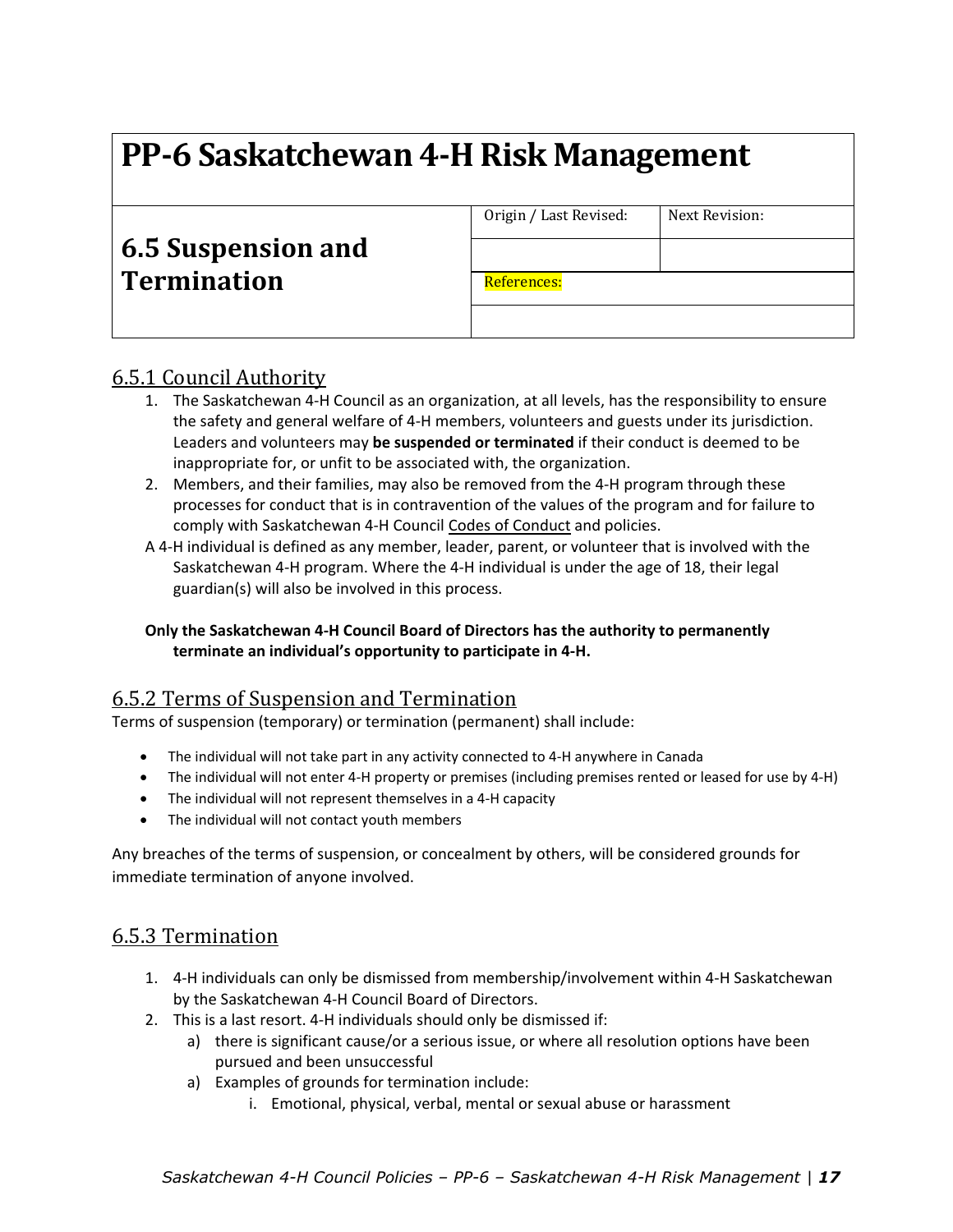- ii. Indictable criminal activity perpetrated by a 4‐H individual
- iii. The individual's conduct is determined to be harmful to the 4‐H Club or the 4‐H movement in Saskatchewan or Canada
- iv. The organization and/or its participants and/or stakeholders are at clear risk as determined by the Saskatchewan 4‐H Council Board of Directors
- 3. When the decision to dismiss/suspend/terminate a 4‐H individual is reached, the following process will be used:
	- The Executive Director will issue written notification to the 4-H individual of the decision (unless such disclosure would jeopardize any review or statutory investigation).
	- Such notification will include:
		- i. Citations of specific concerns and/or policy infractions.
		- ii. Statement of immediate and/or possible outcomes, including possible termination of involvement within 4‐H Saskatchewan.
		- iii. If applicable, notice of corrective action that could be taken by the 4‐H individual to correct the problem.
		- iv. Information on the Saskatchewan 4-H Council Appeals Procedure.
	- A copy of the letter and any relating correspondence will be kept on file at the Provincial 4‐H Office.
	- The President of the Saskatchewan 4‐H Council, and appropriate personnel shall be consulted in the process and copied on the letter.
	- All such letters shall be sent via a verifiable delivery method (e.g., Registered Mail, Federal Express, etc.).
- 3. A letter, not disclosing any specific details, will be sent to the General Leader of the applicable 4‐H club notifying them of the suspension/termination. In the event the individual is the General Leader, the letter will be sent to each family in the club.